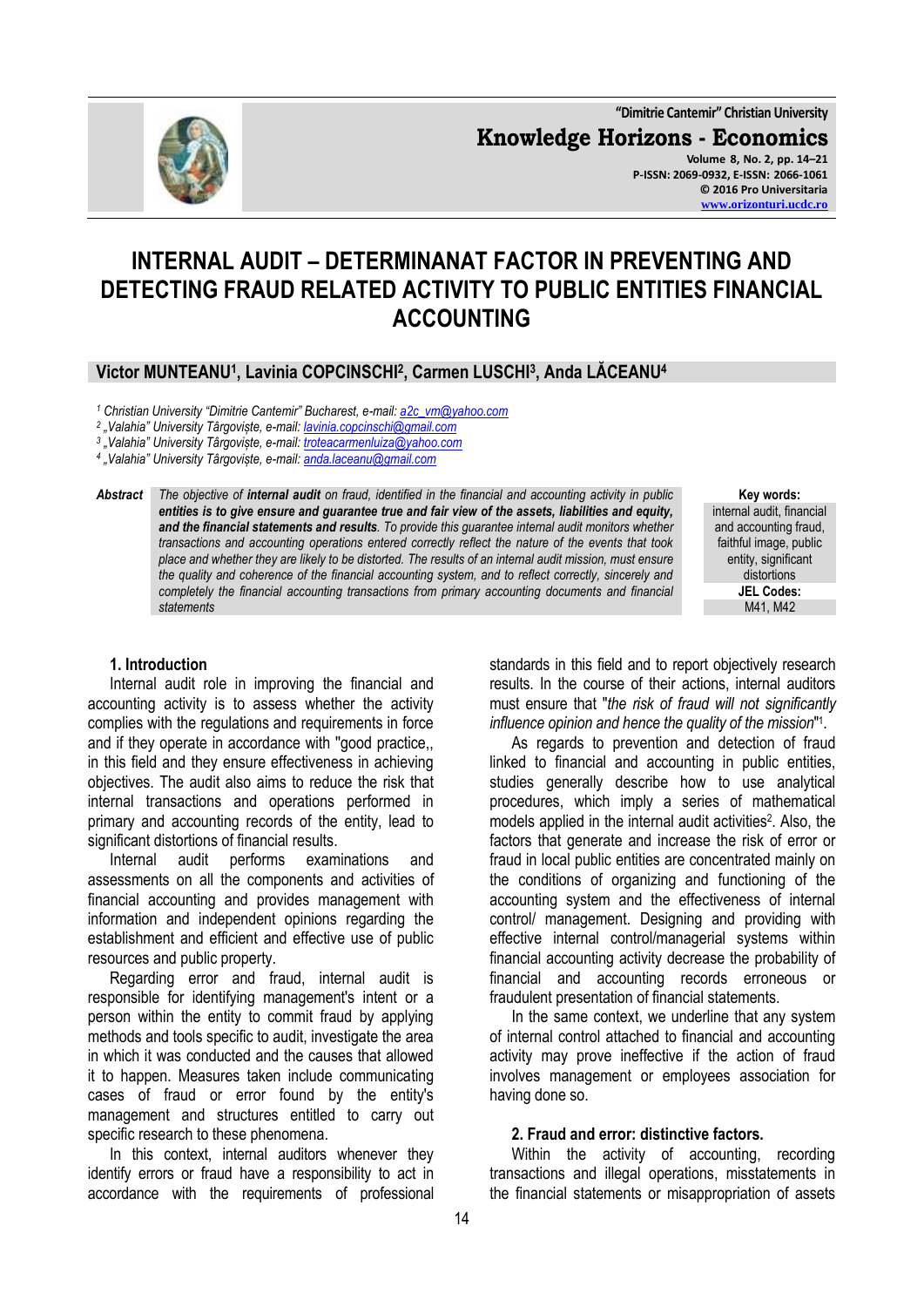may arise from fraud or error**.** The distinguishing factor between fraud and error is the intentional or unintentional actions that result in a distortion of the operations or financial results.

**The term "fraud"** refers to an intentional action taken by "*one or more individuals among management, employees or third parties, involving the use of deception to obtain an unfair or illegal advantage at the expense of the public entity.*"

In this context, the concept of fraud is characterized by several meanings as follows:

*Fraud represents all irregularities and illegal acts committed with intent to deceive<sup>3</sup> .*

*Fraud means any intentional act or omission in connection with the use or presentation of false statements or documents, incorrect or incomplete, including criminal acts<sup>4</sup> .*

*Fraud is an intentional act committed by one or more individuals within the leadership, those charged with governance, employees or third parties, involving the use of deception to obtain an unjust or illegal advantage<sup>5</sup> .* 

*Fraud is any illegal acts characterized by forgery, concealment or deception of confidence. These acts do not depend on the threat of violence or physical force. Fraud is committed by individuals and organizations to obtain money, property or services to avoid payment or loss of services, or for personal gain or business<sup>6</sup> .* 

By assigning these meanings to fraud linked to financial and accounting, it is found that the acts committed are vast and found in different areas, like fraud that occurs in any financial transactions or operations if they are not assessed, supervised or approved.

The consequences of fraud may occur through *deliberate presentation of financial operations distorted.* These distortions may occur in the following circumstances*<sup>7</sup>* :

 *Misstatements arising from fraudulent financial reports, involve changes or intentional omissions of values or information in the financial statements in order to mislead and conceal illegal acts committed.* Fraudulent financial reporting may involve acts of deceit, misinterpretation or intentional omission of events, transactions or operations, and intentional misapplication of accounting principles, etc.

 *Distortions by unlawfully appropriating identifiable assets, assumes false or misleading records or documents in order to hide the lack of stolen*  *assets. In these circumstances fraud can occur due to several ways, including:*

a) manipulating or changing records or documents;

b) distortion of assets, or their stealing;

c) removing or omitting the effects of transactions from records or documents or recording of transactions without substance to beautify financial statements;

d) deliberate misapplication of accounting policies in presenting financial statements that mislead their users.

**The term "error"** as defined by international auditing standards, refers to an unintentional mistake occurred in financial operations or financial statements**.**  Errors are considered *"accidents on recording of transactions and financial operations, and those responsible for their occurrence shouldn't have expected to achieve any personal gain".*

*The distinguishing factor between fraud and error is given by the action carried out resulting in distortion of transactions and financial operations and their intentional or unintentional nature. In this context, it is unintentional error, whereas fraud is intentional and usually involves deliberate concealment of facts.*

#### **3. Fraud – control and prevention**

The standard 1210.A2 states that*"The internal auditor should have sufficient knowledge to identify the indicators of fraud but is not required to have the experience of a person whose primary responsibility is to detect and investigate fraud"*. Considering that the main mechanism for detecting fraud is control, internal auditors' responsibility is to examine and evaluate the efficiency and effectiveness of internal / managerial control. Internal control is a process that aims to track and secure on the objectives set.

#### **4. Decisive factors of fraud related to financial and accounting**

To prevent and detect fraud it is necessary to identify the determinants of the risk of fraud that characterized financial and accounting activity, and whose research and analysis will help identify by clues or actions for fraud. In this regard, the determinants of the risk of fraud can be established as a result of controls imposed by management, internal auditors performing tests or analysis of information within or outside entity.

Generally, the conditions leading up to the actions of fraud in accounting activities are:

- a) the workplace employees and management fraud increases under a permissive organizational work environment.
- b) pressure on employees employees may have debts to third parties outside the entity and they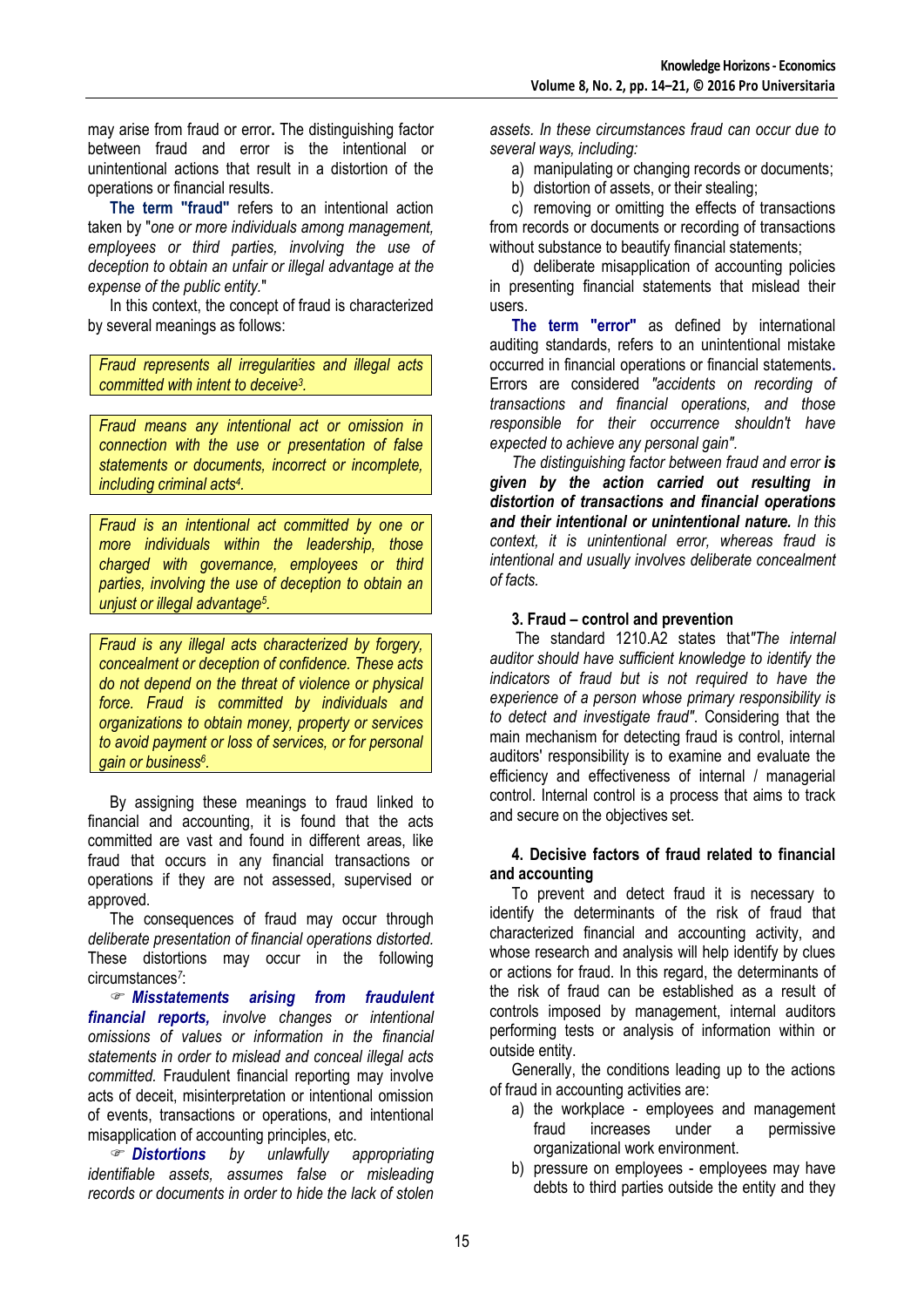can exert influence on them in order to obtain information or other benefits at the expense of the entity.

c) uncontrolled access to assets - a weak system of internal control / managerial in public entities, there is no set of responsibilities and limits regarding access to information and documents. Meanwhile, in many cases everyone has access to data, information and documents, even if it's not necessary for carrying out the job without subsequently be able to determine who disclosed such information or data illegally.

d) personality traits that work against personal integrity - some employees are impressed by obtaining immediate and undue income or benefits and as such tend to choose the wrong path.

Literature presents determinants of fraud related to financial and accounting activity as a fraud triangle whose characteristics are common to all forms by which fraud can occur.



Figure no.1: **Fraud triangle**

*(Source: Design suggested by Donald Cressey)*

This approach to fraud brings forth only the person performing the fraud, without providing information on factors that have determined financial fraud.

D. Cressey proposed a three-dimensional scaling of the determinants of fraud related to financial and accounting activity, as follows: *opportunities, pressures and reasoning*. This fraud triangle, proposed by Donald Cressey and subsequently adopted in theory and practice by many experts, indicates that the main aspect that leads to fraud in financial and accounting activity is "*breach of trust*" enjoyed by the person performing fraud. To this we add financial difficulties, lack of evaluations on how to achieve the activities and actions, as well as individual creativity when performing fraud, on how to achieve the fraud.

#### **5. Types of fraud associated to financial and accounting activity**

From the research, the following types of fraud were emphasized, relating to financial and accounting activity, in public entities:

*A. Professional fraud* – *involves using personal enrichment in profession through abuse or intentional improper use of resources or entity assets.* Key elements common to this type of fraud are: (1*) professional fraud is covert; (2) contrary to the responsibilities that the perpetrator has towards the entity; (3) is committed to obtain direct or indirect financial benefit for the offender and to the detriment of*  *the entity and (4) employing entity is affected in terms of resources and results.*

Professional fraud associated to financial and accounting activity falls into one of these categories: misappropriation of assets; corruption or fraudulent statement.

In terms of the methods applied in order to prevent and detect this type of fraud, the best methods are focused on receiving information from the entity's staff, customers / suppliers, or third party accidentally discovered.

Most people involved in carrying out the actions of professional fraud are represented by senior civil servants, namely those who generally hold management positions. They are generally at the first deception and have never had problems relating to fraud.

*B. Organizational fraud* – *include fraudulent financial reporting, fraud controls, theft of goods or assets, abuses or distortions of expense accounts, payroll fraud.* This type of fraud occurs due to the weakening value of the entity, light penalties, low charges, favorable economic conditions and a lack of interest from management in preventing and detecting fraud within the entity. The most common organizational fraud is the misappropriation, which can manifest itself in non-financial embezzlement, fraud registration and realization expenses and financial misappropriation.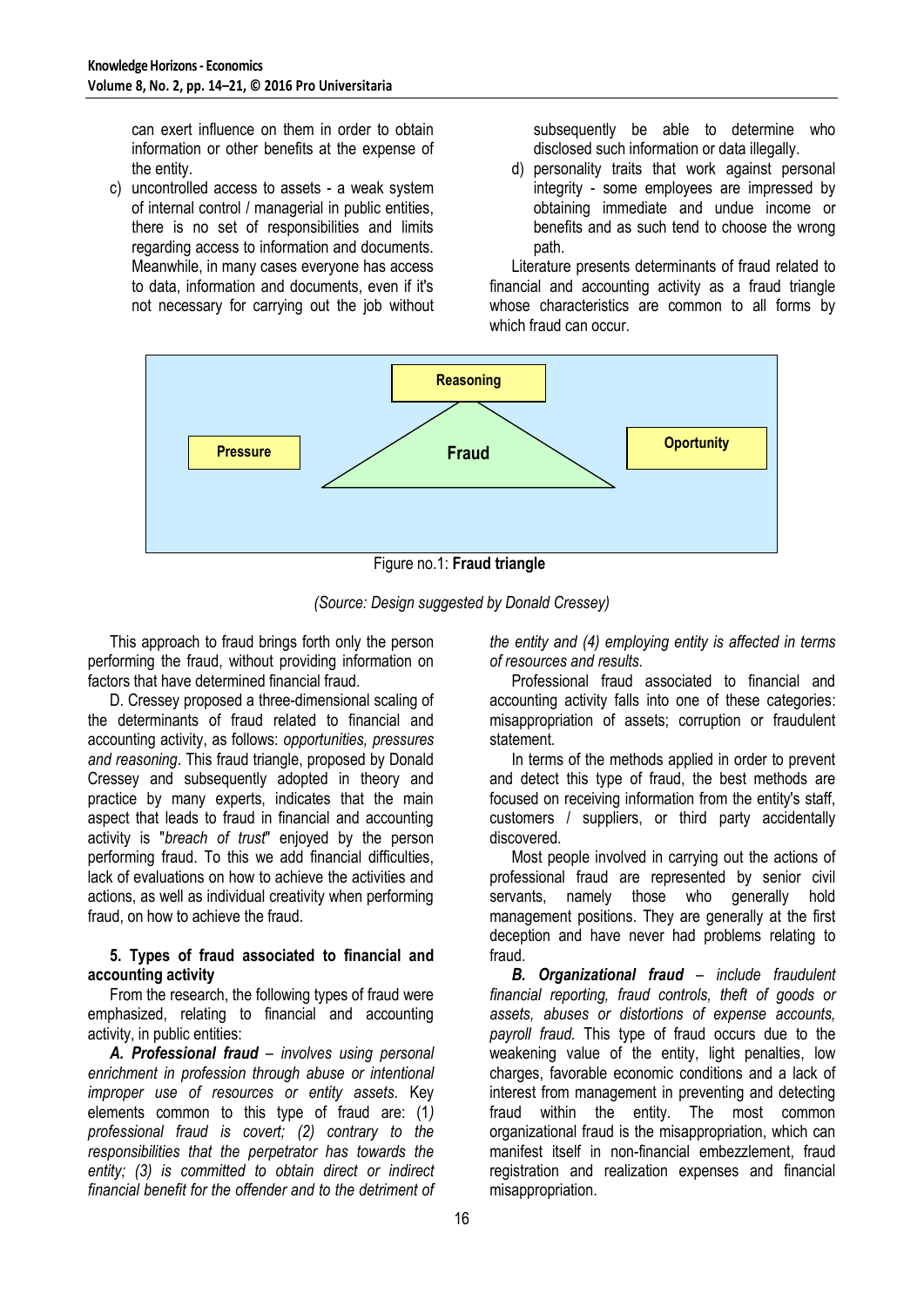#### **6. The relationship between creative accounting and fraud**

The importance of compliance control has increased due to the manifestation of a new tendency in the evolution of accounting, namely the emergence of the creative accounting*<sup>8</sup>* . As shown by the definitions of Naser K. creative accounting reveals that it targets some minuses of the regulatory framework and proceeds to handling accounting figures by choosing those information and measurement practices that enable the transformation of the summaries from what should be to what management wants to be. The author also adds that this accounting is characterized as being the process by which transactions are structured in such a way that may allow implementing a desired accounting result.

Through the research conducted we intend to *establish the link between fraud and creative accounting to get a response whether it contributes to acts of fraud*.

Regarding *creative accounting* specialists in the field give complex opinions. Thus, some experts, namely Bernard Colas believe that "*there is no real result , but the result set using the techniques of creative accounting"<sup>9</sup>* , while according to other specialists, namely Kamal Naser, creative accounting, "*is the process that by allowing flaws in the rules, we can manipulate accounting information, taking advantage of the flexibility it chooses those methods of measurement and information that enable the transformation of the summaries from what they should be to what managers want; also is the process by which transactions are structured in such a way as to allow obtaining desired accounting result*. "

In our view, we consider that the legal vacuum in accounting, as well as in other areas represent opportunities for creativity of the specialists. In this sense they "*respect the rules and procedures and record synthetic numbers based on which they develop financial statements*", depending on the entity's situation and aims.

Creative accounting approach is due to the flexibility of the rules, regulations, policies and accounting treatments, which allow for statutory accounting speculation depending on the interests and circumstances in which the entity is.

In these circumstances, *the flexibility of regulations applicable to domain accounts allow skilled in the art to use certain methods and accounting tools to show the real financial situation of the entity*, in which case *the creativity is used to* raise the quality of accounting

information, or distort the information contained in the financial statements entity and *thus to influence decisions in a certain direction to those who use the information provided by the entity*.

As presented there is a clear distinction between fraud and creative accounting. Thus, the fraud involves a "*willful violation of regulations and accounting principles*" by making illegal or unlawful actions, while creative accounting requires "*adaptation to the specific accounting practices to the development of the entity*."

Also, we mention that *the goal of creative accounting is to beautify or distort the real financial situation of the entity according to the situation and needs, while the purpose of committing fraud is to get some personal benefits or for others, through misappropriation of assets or of fraudulent financial reports.*

On the other hand, the fraud is the act made in bad faith and in violation of applicable regulations, resulting in illicit material benefits, pressures, opportunities and motivation that cause a person to resort to illegal acts. Creative accounting is still a "*tool for achieving faithful image*", but this picture may be distorted and thus to make the public entity to look more prosperous. In this situation creative accounting may mislead people who have a particular interest in the entity. From this perspective, creative accounting plays a positive role if it complies with the requirement of fidelity or a negative role if it is used for making reports in favor of a limited number of users.

In the opinion of specialists, *frauds have nothing creative while accounting options have been in practice for a long time and are approved by setters in the field*. Creative accounting occurs because at some point there are no standardized accounting solutions for certain problems.

The person who performs the action of fraud has intellectual capacities, experience, creativity, general culture, but they are used for unlawful purposes or to obtain illicit personal gain for himself or for others. The nature and form of these improper benefits depend on the factors leading to the risk of fraud.

*Comparative research between creative accounting and fraud related to financial accounting highlights a number of elements that make them different and that allows that one manifests within law, and one outside the perimeter applicable to law or regulation.*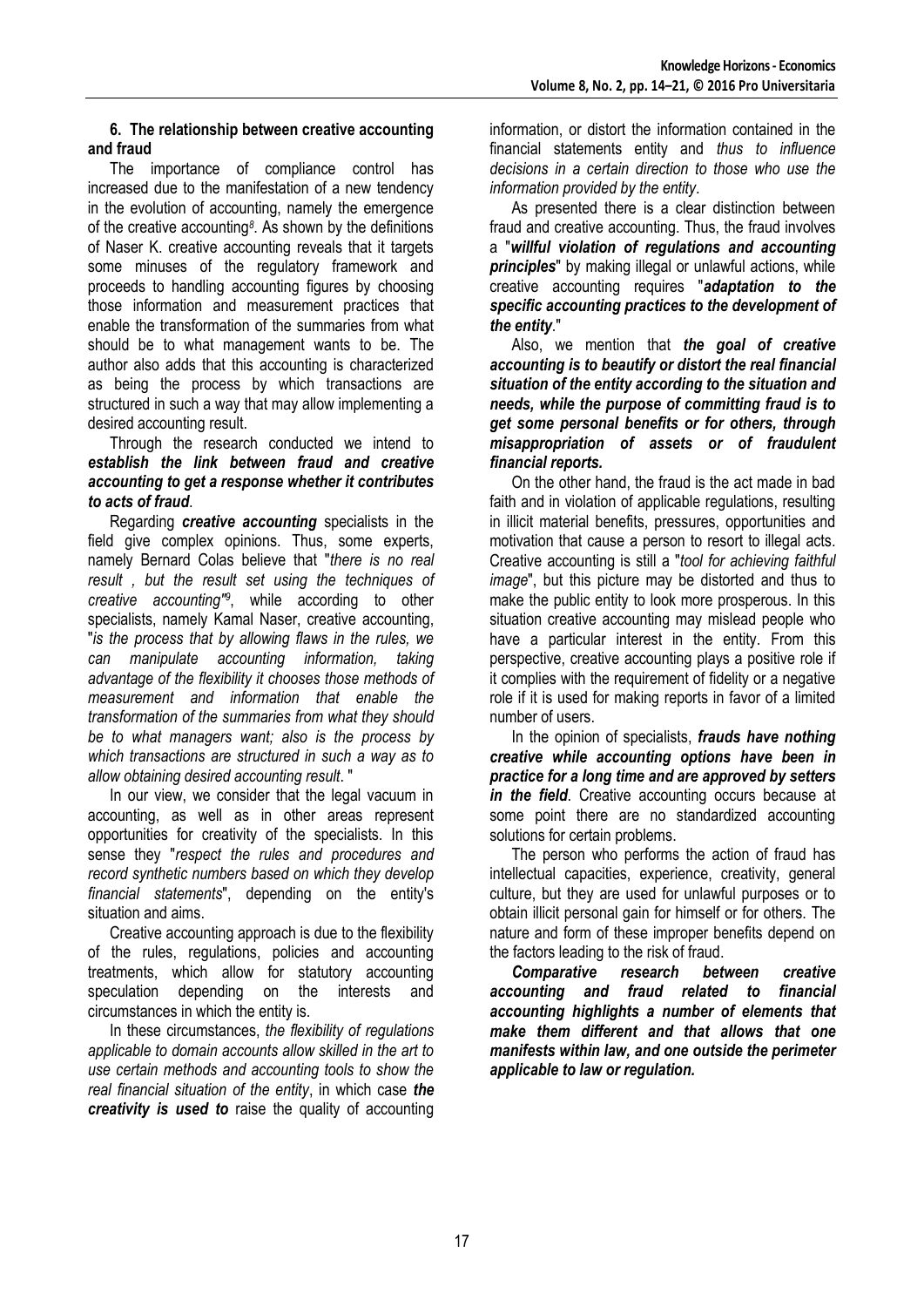| <b>Item</b>     | The criterion for<br>comparison   | <b>Fraud</b>                                                                                                                                                                                           | <b>Creative accounting</b>                                                                                                                                                                                                                                                                                                                                                        |
|-----------------|-----------------------------------|--------------------------------------------------------------------------------------------------------------------------------------------------------------------------------------------------------|-----------------------------------------------------------------------------------------------------------------------------------------------------------------------------------------------------------------------------------------------------------------------------------------------------------------------------------------------------------------------------------|
|                 | Legal                             | <b>Illegal action</b>                                                                                                                                                                                  | Action within the law                                                                                                                                                                                                                                                                                                                                                             |
| $\overline{2}$  | <b>Achievement</b><br>method      | Falsifies information, documents<br>and<br>data in order to hide the truth                                                                                                                             | Respects rules and<br>procedures<br>and<br>beautifies figures used for developing<br>financial statements                                                                                                                                                                                                                                                                         |
| $\mathfrak{S}$  | <b>Role</b>                       | Desire to get more by fraud or deceit                                                                                                                                                                  | Fulfilling the criteria for faithful image                                                                                                                                                                                                                                                                                                                                        |
| $\overline{4}$  | <b>Purpose</b>                    | <b>Deceit</b>                                                                                                                                                                                          | <b>Improve</b><br>the<br>credibility<br>and<br>attract<br>investment funds or other benefits                                                                                                                                                                                                                                                                                      |
| 5               | <b>Cause</b>                      | desire<br><b>The</b><br>of<br>managers<br>gain<br>to<br>advantage by deception or deceit                                                                                                               | Desire to get benefits within the law, to<br>raise funds, assets or other benefits<br>Permissiveness or escaping the law, which<br>leads to grey areas or not regulated by law                                                                                                                                                                                                    |
| $6\phantom{1}6$ | <b>Generating</b><br>factors      | Permissive work environment<br>Pressure on employees<br>Uncontrolled access to assets<br>Personality traits that work against<br>personal integrity                                                    | Fiscality; The variety of economic activities;<br>Subsidies and grants; Performance-related<br>pay; low competence of management;<br>times of crisis; insecurity and mistrust;<br>desire for assertion; the interests of users<br>of financial accounting information                                                                                                             |
| $\overline{7}$  | <b>Occurrence</b>                 | Fraudulent financial reporting and asset<br>theft                                                                                                                                                      | <b>Financial reports</b>                                                                                                                                                                                                                                                                                                                                                          |
| 8               | <b>Enforcement</b><br>option      | Ignoring intentional practices, procedures<br>and accounting policies and accounting<br>principles and rules breach in order to<br>mislead                                                             | Deliberate choice to apply certain policies<br>or practices by a certain default interest                                                                                                                                                                                                                                                                                         |
| 9               | <b>Consequences</b>               | Economic and financial practices harmful<br>with negative effects on the entity, and<br>the person who commits fraud                                                                                   | the glue between economic reality and<br>faithful image<br>In situations where the application of those<br>policies and practices are made in good<br>faith the possibility exists that professional<br>reasoning to better reflect the reality, while<br>if the situation in which the practice had<br>been constrained by strict regulations will<br>not show a faithful image. |
| 10              | <b>Favorable</b><br>circumstances | Employee position within the entity<br>Reliance on employee<br>Inadequate internal control structure<br>Nonexistent internal procedures<br><b>Complicity</b><br>Inadequate control of references staff | <b>Accounting flexibility</b><br>Vacuum or legislative and methodological<br>flaws                                                                                                                                                                                                                                                                                                |

### Table no. 1: **The relationship between fraud and analytical accounting**

*(Source: own projection)*

From the analysis of the fulfillment of the criteria of comparison there is a clear distinction between the concept of creative accounting and fraud. Creative accounting cannot be classified as fraud because by the practices used doesn't try to deceit, falsify or mislead, but to maintain and improve the reliability of the entity.

#### **7. Role of Internal Audit in Fraud Prevention**

Between frauds, management of the entity and internal audit there is direct link. The management of the entity is responsible for implementing appropriate control measures to prevent and detect errors and fraud, and internal audit by the nature of business is involved in detecting and reporting fraud. At the same time, management is responsible for implementing an adequate control/management system and ongoing monitoring of its functionality, to ensure prevention of errors and fraud.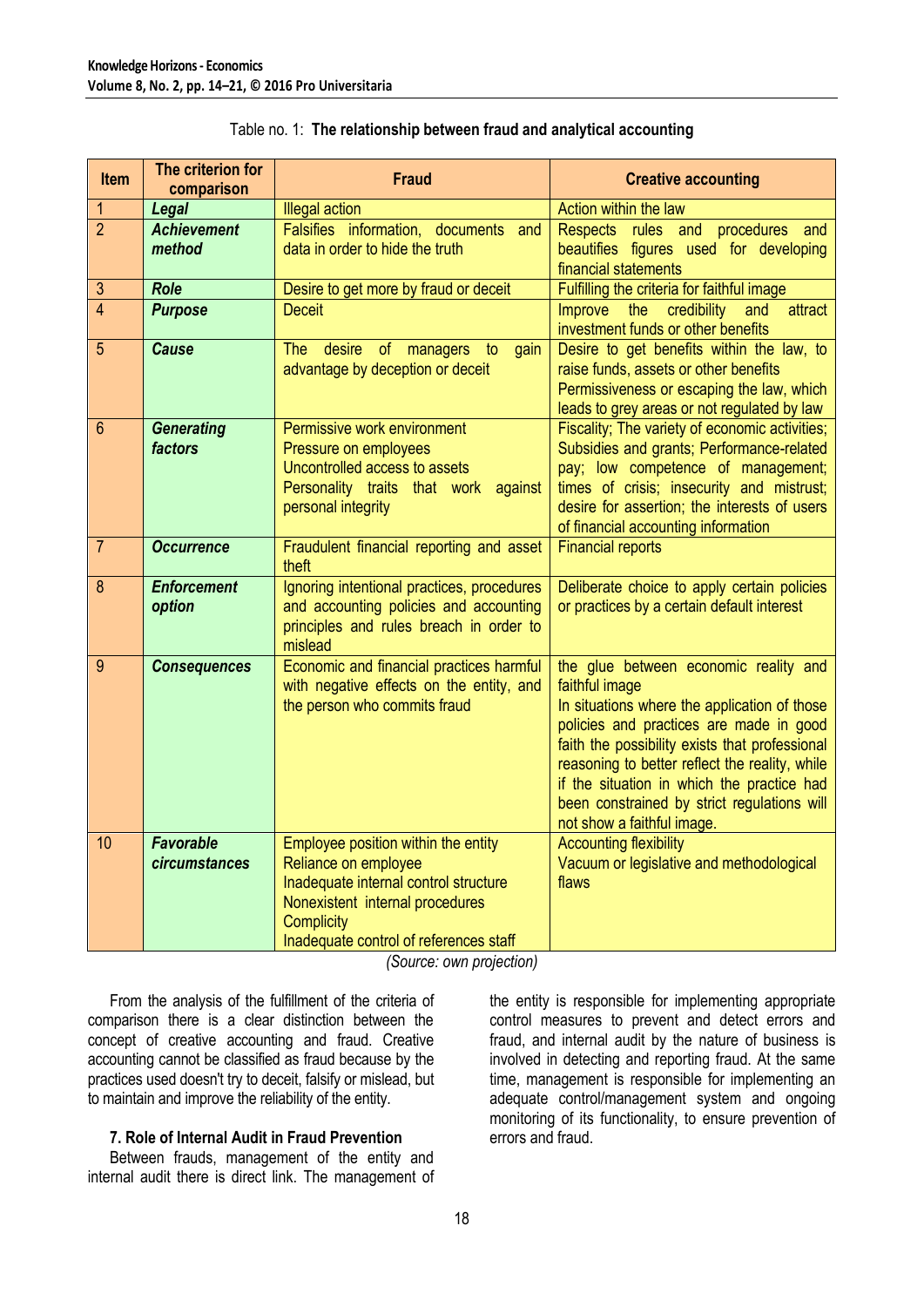

Figure no. 2: **Fraud Prevention and Detection**



Actions taken by management and internal audit in preventing and detecting fraud are ineffective unless accompanied by an organizational culture based on ethics and transparency to give priority to financial information and internal control effectiveness.

International Auditing Standards state that internal auditors are not required to have experience and specialized expertise to investigate fraud. The role of internal audit is to investigate fraud, but to assess risks and provide a guarantee that the entity has taken sufficient measures regarding internal controls and that risks will not materialize.

In these circumstances, designing and implementing control mechanisms necessary to prevent error and fraud and the development of organizational culture based on ethical behavior is the responsibility of the public entity management. At the same time, internal audit can provide advice, solutions or make proposals to improve control strategies in order to limit the risk of fraud.

Besides the above mentioned, we consider that, in any audit work on the financial and accounting, internal auditors express an assurance about the quality of business operations and asset accounts in the public entity, including the financial statements. Insurance is provided by the existence of documentary evidence, accurate recording of transactions and operations, data accuracy contained and presented by primary documents, and the synthetic ones. To fulfill his duties, an internal auditor must act in accordance with the requirements of the Code of Ethics, approved audit methodology and applicable good practice in the area defined by the International Internal Audit Standards. However it is admitted the idea that in some places financial and accounting activity can be interpreted, in which case the interpretation of the results can lead to distortion and even fraud, unless corrective measures are taken within.

To ensure the limitation of risks and fraud on financial and accounting activity internal auditor shall consider the following:

- *Tracking throughout the planning and performance of internal audits of specific elements that can lead to error or fraud*.
- *Specific knowledge of organization and functioning of the financial and accounting activity carried out and the factors that influence the error or fraud.*
- *Conducting interviews with management, separate from the other objectives set to determine the level of involvement in detecting and removing error or fraud.*
- *Plan and perform specific testing procedures to identify errors and fraud.*
- *Communication of internal audit results regarding the prevention and detection of fraud and errors.*

Regarding the financial and accounting activity, internal audit role is to reduce the risk that the assets of the entity should be negatively affected and to avoid the financial statements should contain significant misstatements.

To this regard, the internal audit is oriented towards examining if the conceptual framework of accounting is complied with, if the accounting statements and records give a faithful image of patrimony, internal procedures set, as well information provided in the financial statements.

The management of the public entity has the responsibility to ensure that financial and accounting transactions and operations are conducted in accordance with legal provisions and regulations, and mismatches are prevented and detected operatively.

Internal audit objectives relating to knowledge, testing and evaluation of the control system should focus on *assessing the control environment, the accounting and control procedures.*

In our opinion, *we consider that a robust accounting system and effective internal control can prevent, detect and correct errors or prevent*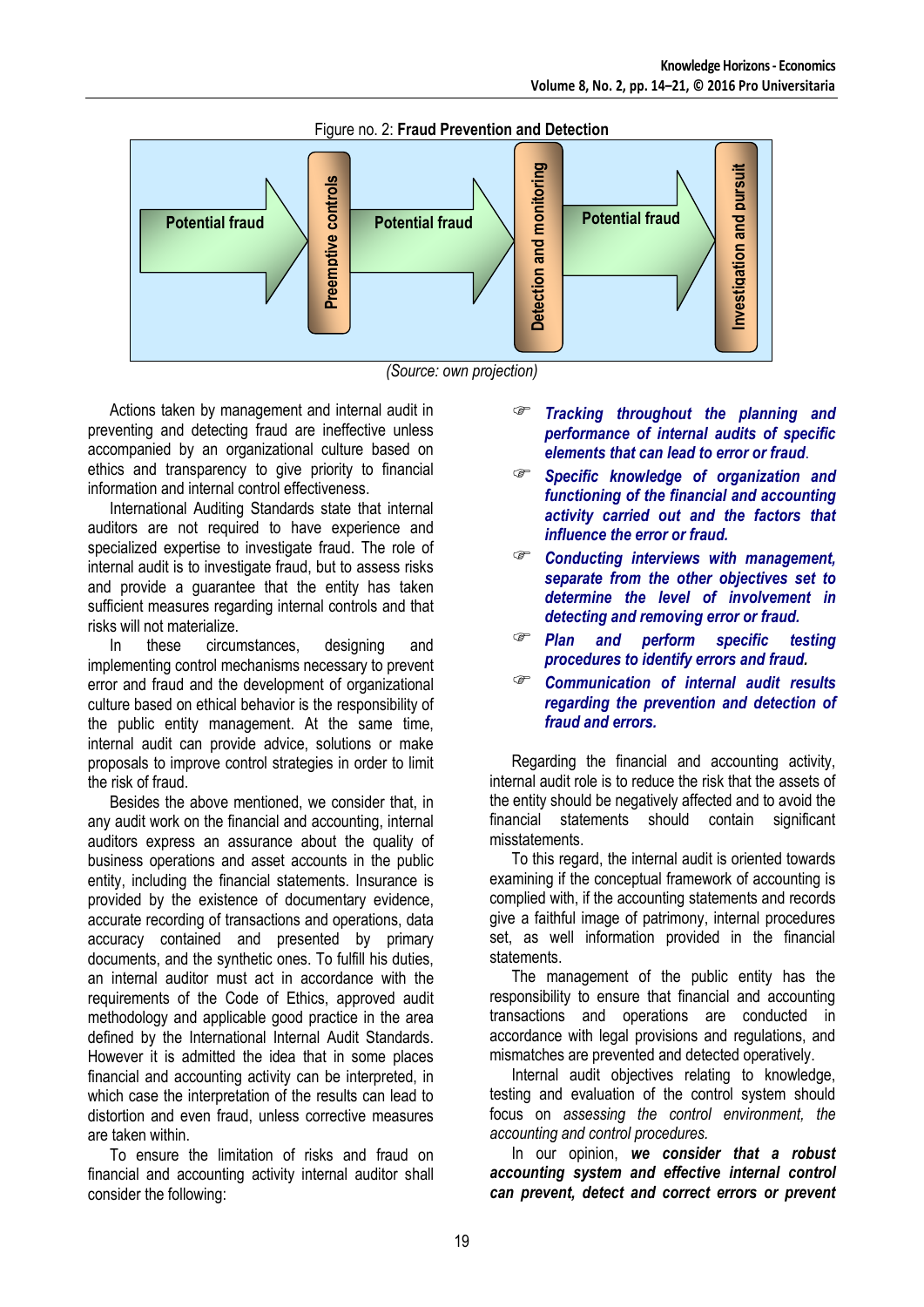*fraud*. However, no matter how well organized accounting and internal control are, they cannot provide absolute assurance regarding the achievement of objectives, due to limitations in regulations, and risks inherent in sensitive activities characterize the activity of accounting. Lack of internal control or malfunction of its organization *leads in most cases to the appearance of situations in which some employees or management are able to commit fraud.*

In accordance with good practice, internal auditors must exercise within internal audit work a special interest in the phenomenon of fraud and the degree to which the registration of transactions and financial operations is illegal, or the fact that misappropriation of assets or presentation of financial statements misstated may occur in the financial and accounting activity. In many cases, although the internal auditor suspected fraud, the level of detection of this is very low, because (1) of the complex nature of the actions of fraud, (2) the involvement of management of the entity, (3) the falsification of documents, (4) of the false statements made, (5) of the erroneous or deliberate omission to record them (6) association of several people, including management in making fraud (7) aiding or concealing the object defrauded.

The responsibility of the internal auditor in relation to the prevention and detection of fraud linked to financial and accounting activity is to identify, based on research and testing carried out, illegal transactions or operations, misappropriation of assets or misstatements in financial reports, which result in fraud or error.

To this regard,, the actions carried out by the internal auditor in the prevention and detection of fraud and error concern the following <sup>10</sup>: (1) *discussions amongst the audit team of fraud phenomena or the susceptible existence of it; (2) understanding the entity and its environment and on this basis identify and assess risks associated with the phenomenon of fraud: (3) evaluating unusual transactions or financial and non-financial operations, especially those related to the expense; (4) evaluating determinant risk factors; (5) knowing how those responsible for corporate governance and risk assessment accomplish fraud control; (6) discussions with management of the entity on the processes of evaluation and monitoring fraud, ethical norms and behavior and obtaining statements on how to manage the phenomenon of fraud; (7) assessing the accounting policies applied.*

#### **8. Conclusions.**

The major role of internal audit in the prevention and detection of fraud is to know and understand schematics and mechanisms by which fraud is manifested that the evaluation and control of the risk of fraud is sufficient and is performed at the right intensity. Internal audit findings should provide assurance on the quality and consistency of financial accounting system, fairness on operations and transactions from primary documents and accounting and sincerity and fidelity of financial statements. The involvement of internal audit in preventing and detecting fraud investigation must take into account all the elements and circumstances related to pressure, encouragement or perception of committing fraud:

The internal auditor considers the existence of risk and detection of errors, significant distortions in primary documents and accounting entries made in the accounts or financial reports produced, throughout the action of internal audit. He, also has to maintain an attitude of professional skepticism, even if aware of the honesty and integrity of management, there is always the possibility that financial and accounting activity conducted presents errors, that the documents are drawn up incorrectly, operations or transactions are recorded incorrectly or assets are misrepresented.

To prevent errors and fraud internal auditors apply risk assessment procedures, in order to analyze: (1) if the risk of fraud is related to recent significant and unusual economic evolutions, requiring special attention; (2) the complexity of transactions and track whether the risk involves significant and unusual transactions or operations; (3) the degree of bias in managing significant risks that may cause errors or fraud; (4) whether the risk involves significant transactions or operations, and its manifestation can lead to discontinuing operations.

#### **9. Bibliography.**

1. Arens A. A. Elder R.J**.,** Auditing and assurance service: an integrated approach, Editura Prentice Hall, Upper Saddle River, 2010.

2. Becour Jacques-Charles, Bouquin Henry, Audit operationnel, Ed. Economica, 2010.

3. Bierstaker J. L., Brody R., Pacini C., "Accountants perceptions regarding fraud detection and prevention methods", Managerial Auditing Journal, Vol. 21, nr. 5, 2006.

4. Colasse B., General accounting, translated from english, Editura Moldova, Iaşi, 1995.

5. Gallet O., Halte aux fraudes. Guide pour auditeurs et dirigeants, 2e Edition, Dunod, Paris, 2010.

6. Liou F-M., Fraudulent financial reporting detection and business failure prediction models: comparison, Managerial Auditing Journal, Vol. 23, Nr. 7, 2008.

7. Munteanu V., Zuca M., Zuca Şt., **I**nternal audit to businesses and public entities, Ed. Walters Kluwer, 2010.